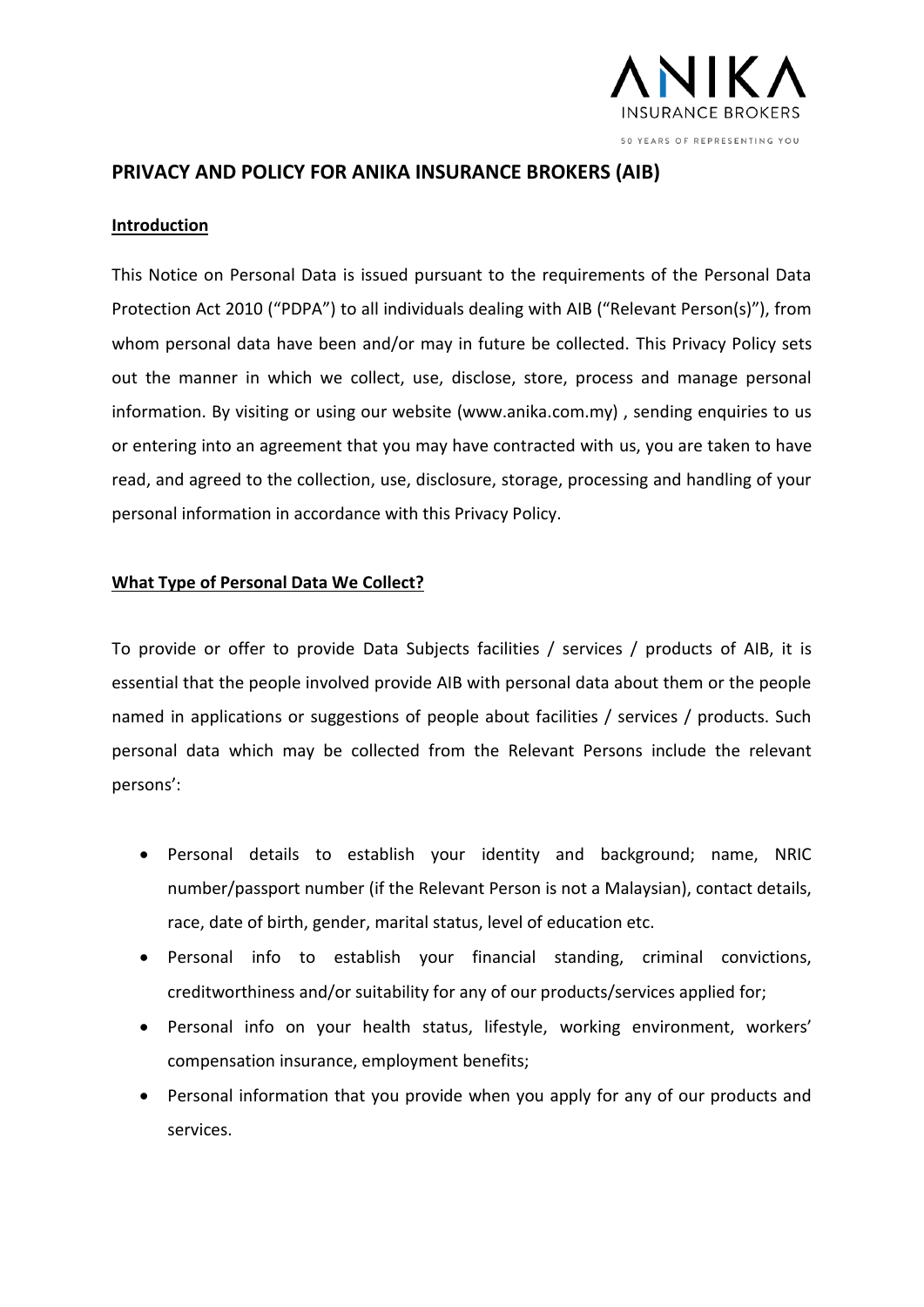## **Consequences of Not Providing Personal Data**

If the relevant persons don't give the non-public knowledge that AIB has suggested as mandatory or needed to incline, this could end in AIB being unable to provide the facilities/services/products applied for or projected.

## **Where We Tend to Collect Your Personal Info**

We might get your personal knowledge from yourself and from a range of sources, together with however not restricted to:-

- your verbal and written communications with us and/or our licensed staff;
- your existing relationship with us as an example info provided by you in application forms, once mistreatment our product or services or once participating in client surveys, competitions and promotions;
- from our analysis of the manner (you use/ you employ/ you utilize) and manage your product accounts and services with us, from the transactions you make and from the payments for the services and product we offer to you;
- from third parties connected with you, like employers, security suppliers, monetary establishments, credit organizations, motor vehicle and driver licensing authorities, subject to your previous consent; and/or from such alternative sources in respect of that you have got given your consent to disclose info with reference to you and/or where not otherwise restricted.

When you provide your personal data that enables us to respond to your request for products or services, you consent to our processing, use and disclosure of this data and information to appropriate third parties for the purposes described in this notice.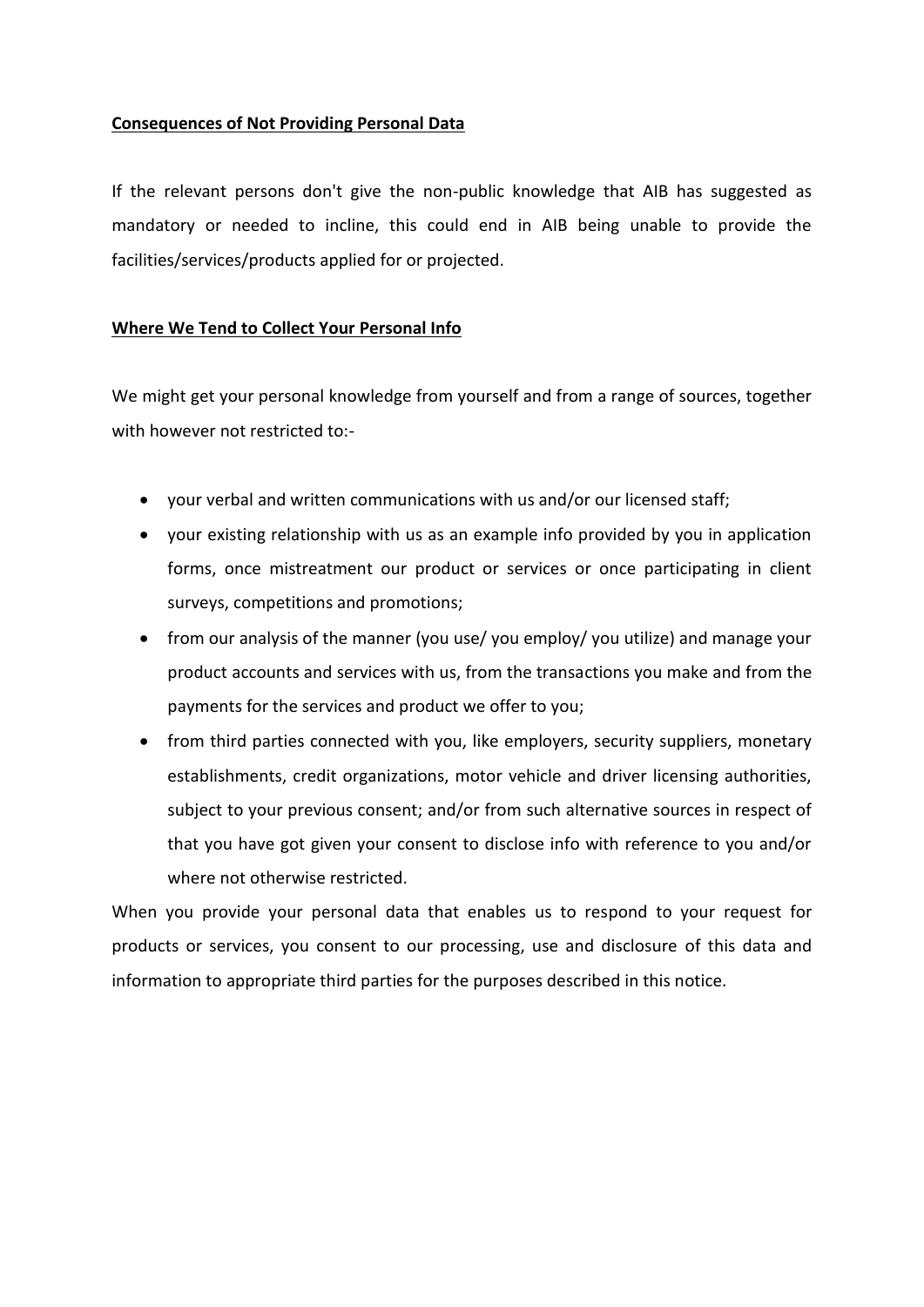## **How We Use Your Personal Information**

We may use your personal data for purposes which include the following:

- to better understand your current and future investment needs and your financial situation;
- to assess financial and insurance risks;
- to better manage our business and your relationship with us;
- to update, consolidate and improve the accuracy of our records;
- to assess your application/request for our products and services;
- to verify your financial standing through credit reference/reporting checks;
- to provide you with information on our and third party products, services and offers which may be of interest to you;
- to improve our products and services and to develop new products and services;
- for audit, compliance and risk management purposes;
- to respond to your enquiries and complaints and to generally resolve disputes;
- to produce data, reports and statistics;
- to conduct research for analytical purposes including but not limited to data mining and analysis of your transactions with us;
- to conduct anti-money laundering checks; for crime detection, prevention & prosecution; comply with any sanction requirements; and/or for any other purpose that is required or permitted by any law, regulations, guidelines and/or relevant regulatory authorities.

## **Disclosure of Personal Data**

The personal data provided by the relevant persons or which will be provided by the relevant persons in respect of the facilities/services/products may be disclosed by AIB to the following parties, within or outside Malaysia: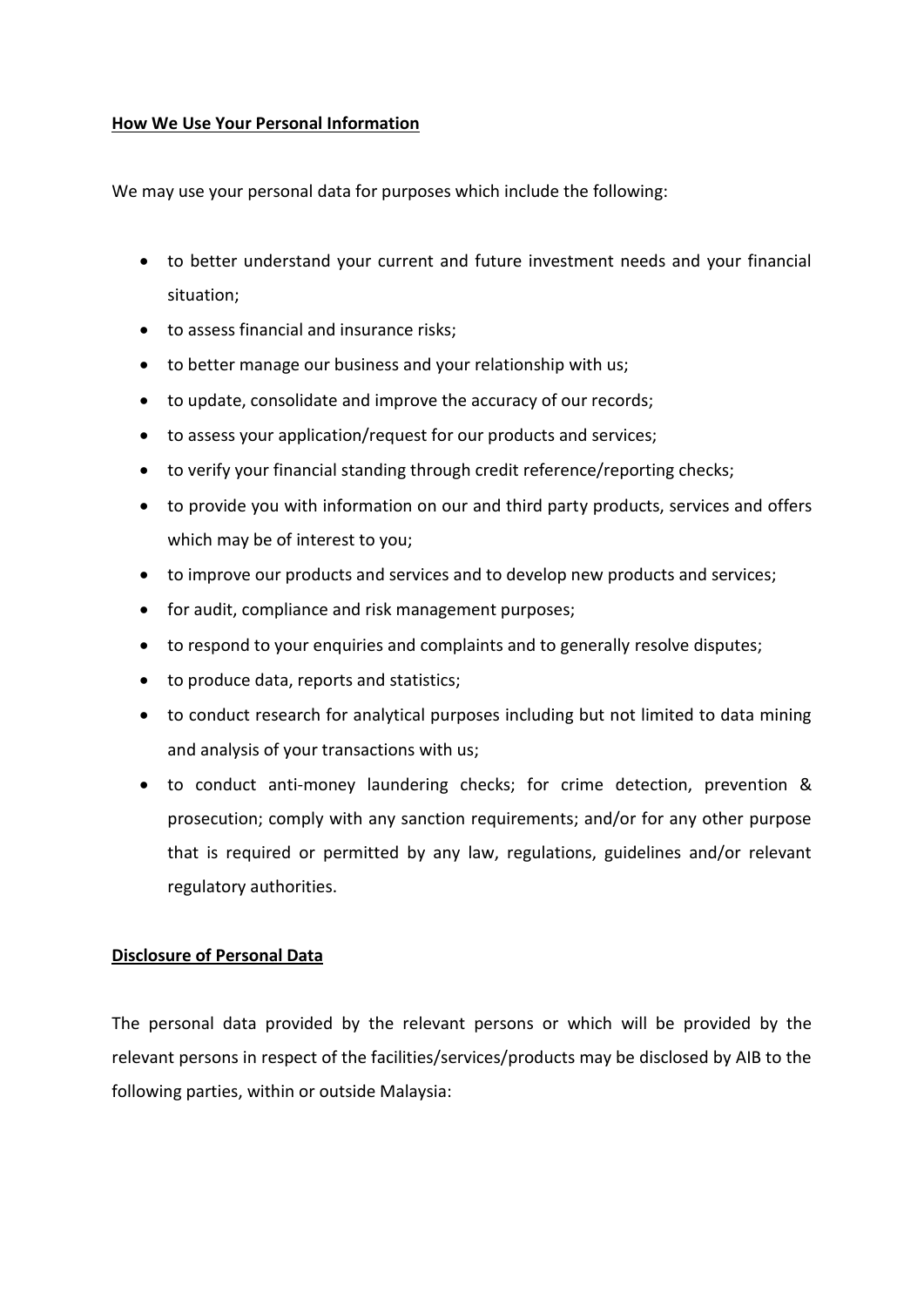- Any financial institution granting or intending to grant any credit/financing facilities to the Relevant Persons, the Central Credit Bureau or any other central credit bureau established by Bank Negara Malaysia, Dishonoured Cheques Information System, Credit Guarantee Corporation Malaysia Berhad, any other relevant authority as may be authorized by law to obtain such information, authorities/agencies established by Bank Negara Malaysia and/or any other person as may be authorised by law or any governmental authority and/or regulatory authority and/or any industry related association;
- Any insurance company, takaful operators, re-insurance company, re-takaful operators, insurance broking company, takaful broking company and any association or federation of insurance companies, takaful operators, re-insurance companies, retakaful operators, insurance broking companies, takaful broking companies (whether or not based in Malaysia);
- Any person under a duty of confidentiality to AIB or to companies related to or affiliated to AIB;
- Companies related to or affiliated to AIB (whether such company operates in Malaysia or elsewhere);
- Any of Relevant Person's security providers or any party intending to provide security in respect of the facilities/services /products applied for or proposed;
- AIB's auditors, solicitors and/or other agents, and to doctors, medical specialists, hospitals and clinics in connection with AIB's facilities/services/products;
- AIB's professional advisers, medical advisors, claims investigators, service providers, nominees, contractors or third party service providers who are involved in the provision of facilities/products/services to or by AIB and its related or associated companies;
- Any person or corporation to whom AIB assigns or proposes to assign, transfers or proposes to transfer, novates or proposes to novate, any part of its interests, obligations, business or operations;
- Any third party financial institutions, insurers, credit card companies, securities and investment service providers;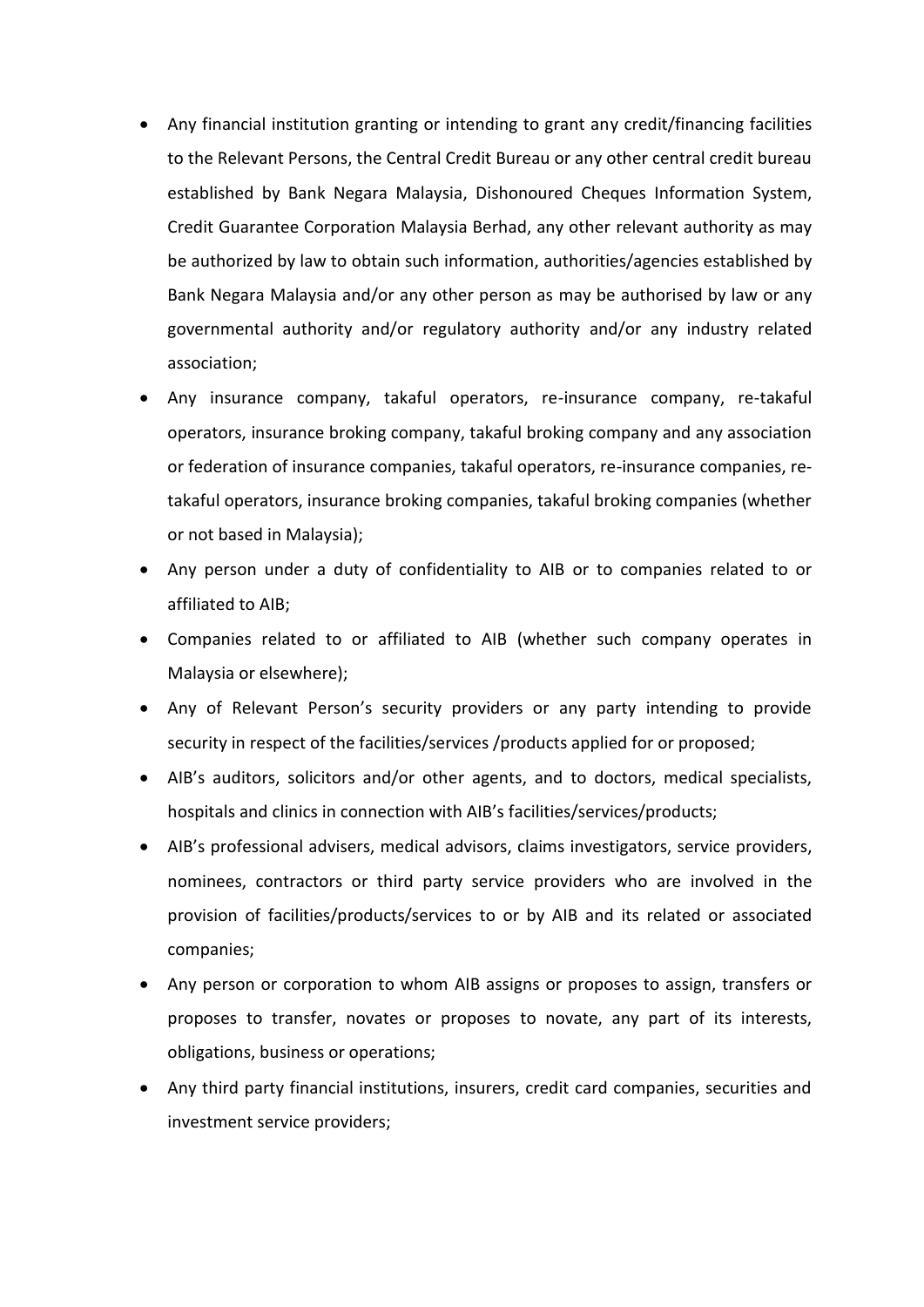- Any external service providers (including but not limited to mailing houses, telecommunication companies, telemarketing and direct sales agents, call centres, data processing companies and information technology companies)
- Any nominee, trustee, co-trustee, centralised securities depository or registrar, custodian, estate agent, solicitor or other person who is involved with the provision of services or products by a member of the AIB to that Relevant Person;
- Any credit reference agency or debt collection agencies;
- Any person to whom AIB is required by applicable legal, governmental or
- Regulatory requirements to make disclosure; or to any other person reasonably requiring the same in order for AIB to carry out the activities set out in the above purposes.

We will otherwise treat your personal information as private and confidential and will not disclose your information to anyone outside AIB except:

- where you have given permission;
- where we are required or permitted to do so by law;
- where required or authorized by any order of court, tribunal or authority, whether governmental or quasi-governmental with jurisdiction over AIB;
- where we may transfer rights and obligations pursuant to our agreement(s) with you; and/or
- where we are required to meet our obligations to any relevant regulatory authority (whether in or outside Malaysia).

## **Security and Retention of Your Personal Information**

We endeavour to guarantee the security, judgment, and security of your individual data we collect. We frequently survey and implement up-to-date specialized and organizational security measures when handling your individual data. AIB will retain your personal data in compliance with this privacy policy and/or the terms and conditions of your agreement with